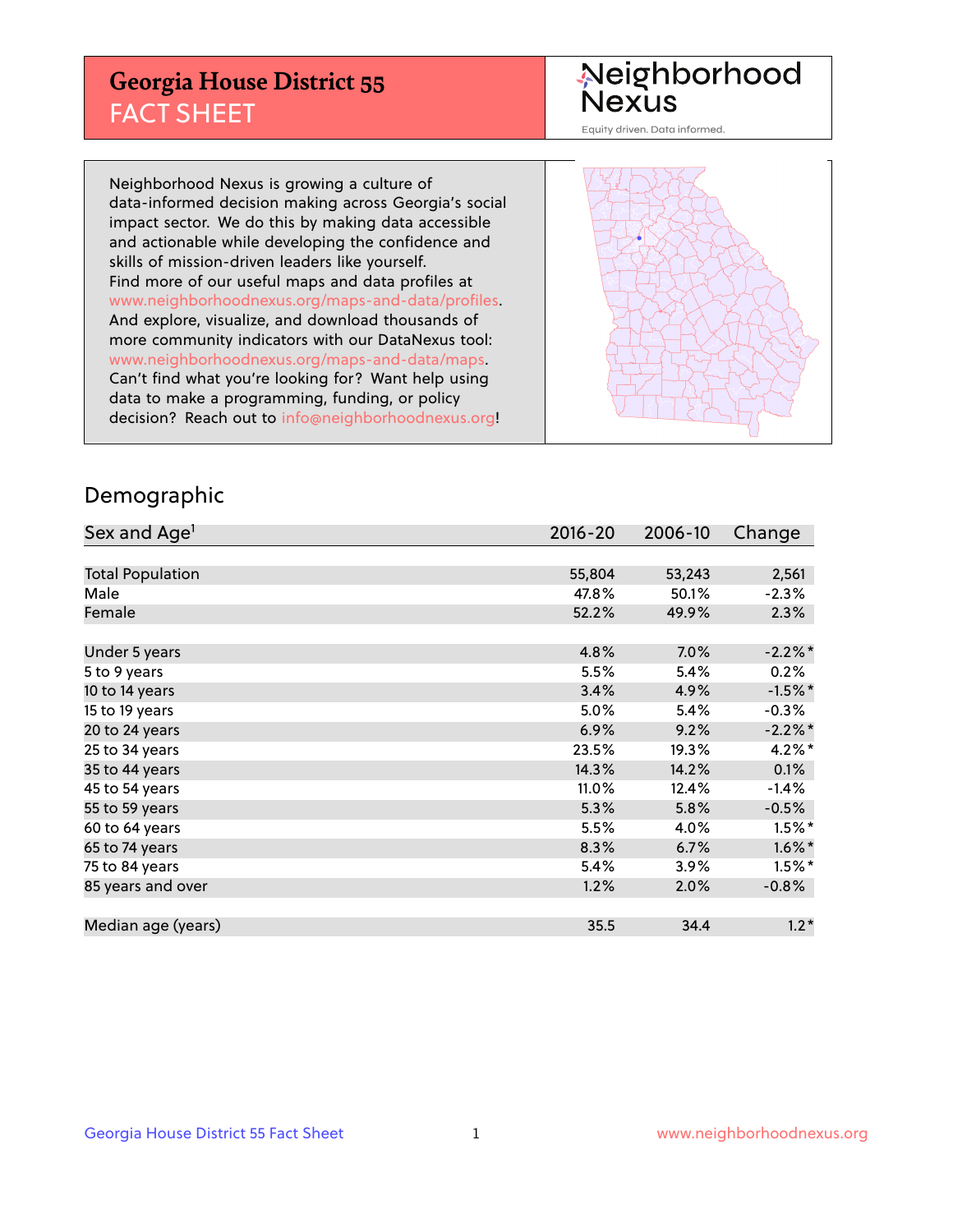## Demographic, continued...

| Race <sup>2</sup>                                            | $2016 - 20$ | 2006-10 | Change    |
|--------------------------------------------------------------|-------------|---------|-----------|
| <b>Total population</b>                                      | 55,804      | 53,243  | 2,561     |
| One race                                                     | 98.0%       | 99.2%   | $-1.2%$ * |
| White                                                        | 35.7%       | 32.0%   | $3.6\%$ * |
| <b>Black or African American</b>                             | 58.2%       | 62.3%   | $-4.1%$   |
| American Indian and Alaska Native                            | 0.4%        | 0.2%    | 0.2%      |
| Asian                                                        | 2.8%        | 3.3%    | $-0.4%$   |
| Native Hawaiian and Other Pacific Islander                   | 0.0%        | 0.0%    | 0.0%      |
| Some other race                                              | 0.9%        | 1.4%    | $-0.5%$   |
| Two or more races                                            | 2.0%        | 0.8%    | $1.2\%$ * |
| Race alone or in combination with other race(s) <sup>3</sup> | $2016 - 20$ | 2006-10 | Change    |
| Total population                                             | 55,804      | 53,243  | 2,561     |
| White                                                        | 37.4%       | 32.7%   | 4.7%*     |
| <b>Black or African American</b>                             | 59.3%       | 62.9%   | $-3.5%$   |
| American Indian and Alaska Native                            | 0.7%        | 0.3%    | 0.4%      |
| Asian                                                        | 3.7%        | 3.4%    | 0.3%      |
| Native Hawaiian and Other Pacific Islander                   | 0.1%        | 0.0%    | 0.1%      |
| Some other race                                              | 1.4%        | 1.5%    | $-0.2%$   |
| Hispanic or Latino and Race <sup>4</sup>                     | $2016 - 20$ | 2006-10 | Change    |
| <b>Total population</b>                                      | 55,804      | 53,243  | 2,561     |
| Hispanic or Latino (of any race)                             | 4.1%        | 3.4%    | 0.7%      |
| Not Hispanic or Latino                                       | 95.9%       | 96.6%   | $-0.7%$   |
| White alone                                                  | 33.6%       | 30.3%   | $3.3\%$ * |
| <b>Black or African American alone</b>                       | 57.7%       | 62.0%   | $-4.3%$   |
| American Indian and Alaska Native alone                      | 0.4%        | 0.1%    | 0.2%      |
| Asian alone                                                  | 2.6%        | 3.3%    | $-0.7%$   |
| Native Hawaiian and Other Pacific Islander alone             | 0.0%        | 0.0%    | 0.0%      |
| Some other race alone                                        | 0.0%        | 0.2%    | $-0.1%$   |
| Two or more races                                            | 1.6%        | 0.7%    | $0.9\%$ * |
| U.S. Citizenship Status <sup>5</sup>                         | $2016 - 20$ | 2006-10 | Change    |
| Foreign-born population                                      | 2,899       | 3,711   | $-812$    |
| Naturalized U.S. citizen                                     | 39.6%       | 22.2%   | 17.4%*    |
| Not a U.S. citizen                                           | 60.4%       | 77.8%   | $-17.4%$  |
|                                                              |             |         |           |
| Citizen, Voting Age Population <sup>6</sup>                  | $2016 - 20$ | 2006-10 | Change    |
| Citizen, 18 and over population                              | 45,039      | 39,796  | $5,242*$  |
| Male                                                         | 47.8%       | 49.6%   | $-1.9%$   |
| Female                                                       | 52.2%       | 50.4%   | 1.9%      |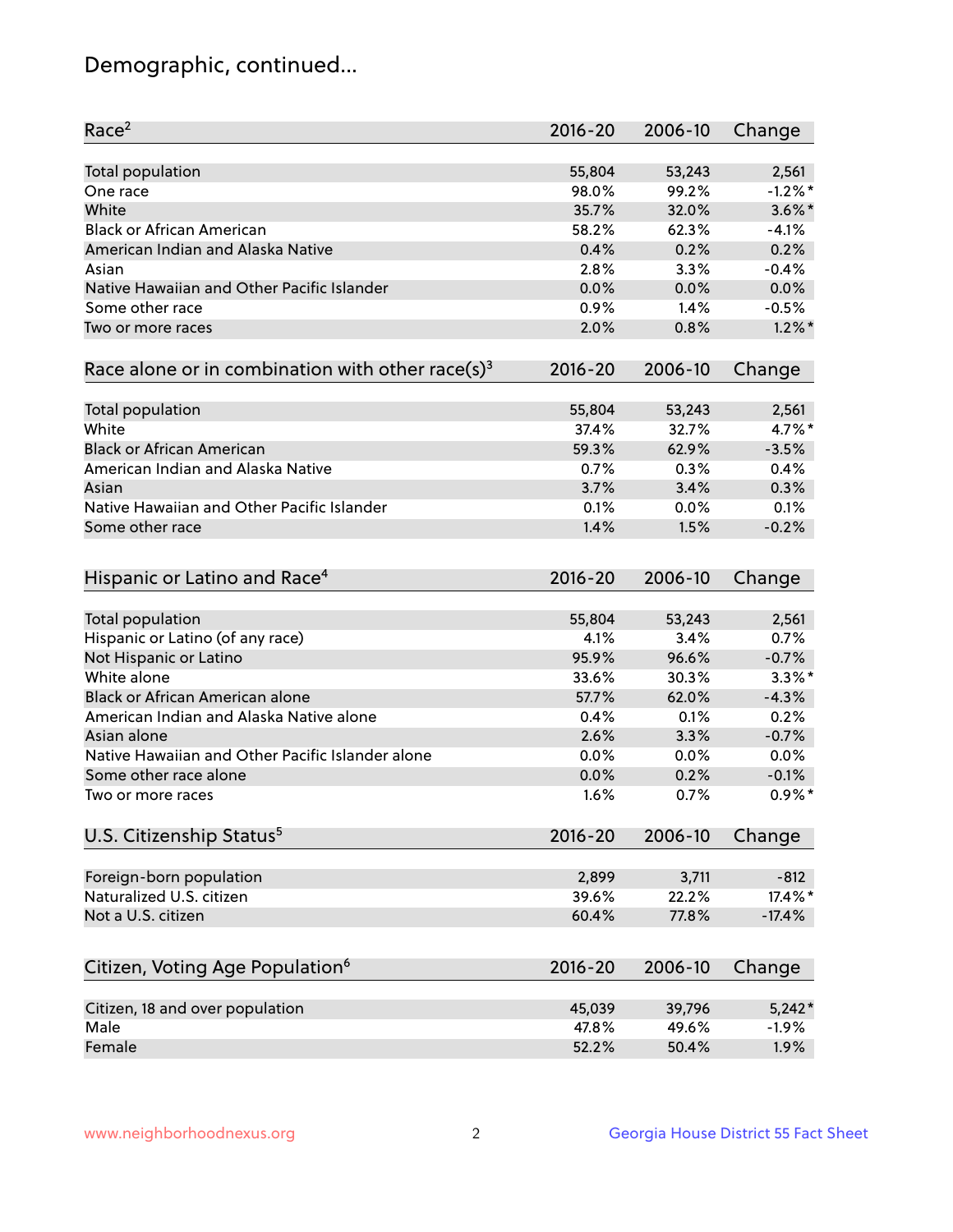#### Economic

| Income <sup>7</sup>                                 | 2016-20 | 2006-10 | Change     |
|-----------------------------------------------------|---------|---------|------------|
|                                                     |         |         |            |
| All households                                      | 25,256  | 22,171  | 3,085*     |
| Less than \$10,000                                  | 8.0%    | 13.3%   | $-5.3\%$ * |
| \$10,000 to \$14,999                                | 5.7%    | 7.5%    | $-1.9%$ *  |
| \$15,000 to \$24,999                                | 9.0%    | 10.7%   | $-1.7%$    |
| \$25,000 to \$34,999                                | 8.5%    | 10.0%   | $-1.5%$    |
| \$35,000 to \$49,999                                | 10.4%   | 13.6%   | $-3.2%$ *  |
| \$50,000 to \$74,999                                | 17.6%   | 13.6%   | 4.0%*      |
| \$75,000 to \$99,999                                | 11.4%   | 8.8%    | $2.6\%$ *  |
| \$100,000 to \$149,999                              | 11.2%   | 9.7%    | 1.5%       |
| \$150,000 to \$199,999                              | 6.7%    | 3.8%    | $2.9\%*$   |
| \$200,000 or more                                   | 11.6%   | 9.1%    | $2.5\%$ *  |
| Median household income (dollars)                   | 61,850  | 44,155  | 17,695*    |
| Mean household income (dollars)                     | 110,043 | 79,990  | 30,053*    |
| With earnings                                       | 78.6%   | 78.3%   | 0.3%       |
| Mean earnings (dollars)                             | 112,503 | 81,506  | 30,997*    |
| <b>With Social Security</b>                         | 24.6%   | 25.3%   | $-0.7%$    |
| Mean Social Security income (dollars)               | 16,730  | 13,991  | 2,738*     |
| With retirement income                              | 16.7%   | 15.2%   | 1.5%       |
| Mean retirement income (dollars)                    | 42,245  | 27,804  | $14,441*$  |
| With Supplemental Security Income                   | 5.3%    | 4.1%    | 1.2%       |
| Mean Supplemental Security Income (dollars)         | 10,393  | 8,227   | 2,167      |
| With cash public assistance income                  | 1.5%    | 1.9%    | $-0.5%$    |
| Mean cash public assistance income (dollars)        | 2,105   | 3,047   | $-941$     |
| With Food Stamp/SNAP benefits in the past 12 months | 14.7%   | 13.6%   | 1.1%       |
|                                                     |         |         |            |
| Families                                            | 10,765  | 10,610  | 154        |
| Less than \$10,000                                  | 6.3%    | 12.2%   | $-5.9\%$ * |
| \$10,000 to \$14,999                                | 4.7%    | 4.4%    | 0.3%       |
| \$15,000 to \$24,999                                | 9.8%    | 9.4%    | 0.4%       |
| \$25,000 to \$34,999                                | 5.5%    | 8.6%    | $-3.2%$    |
| \$35,000 to \$49,999                                | 7.7%    | 12.7%   | $-5.0%$    |
| \$50,000 to \$74,999                                | 14.9%   | 12.8%   | 2.2%       |
| \$75,000 to \$99,999                                | 9.6%    | 8.9%    | 0.7%       |
| \$100,000 to \$149,999                              | 11.9%   | 11.9%   | $-0.0%$    |
| \$150,000 to \$199,999                              | 6.9%    | 5.4%    | 1.5%       |
| \$200,000 or more                                   | 22.7%   | 13.7%   | $9.0\%$ *  |
| Median family income (dollars)                      | 77,846  | 53,724  | 24,123*    |
| Mean family income (dollars)                        | 155,447 | 106,177 | 49,270*    |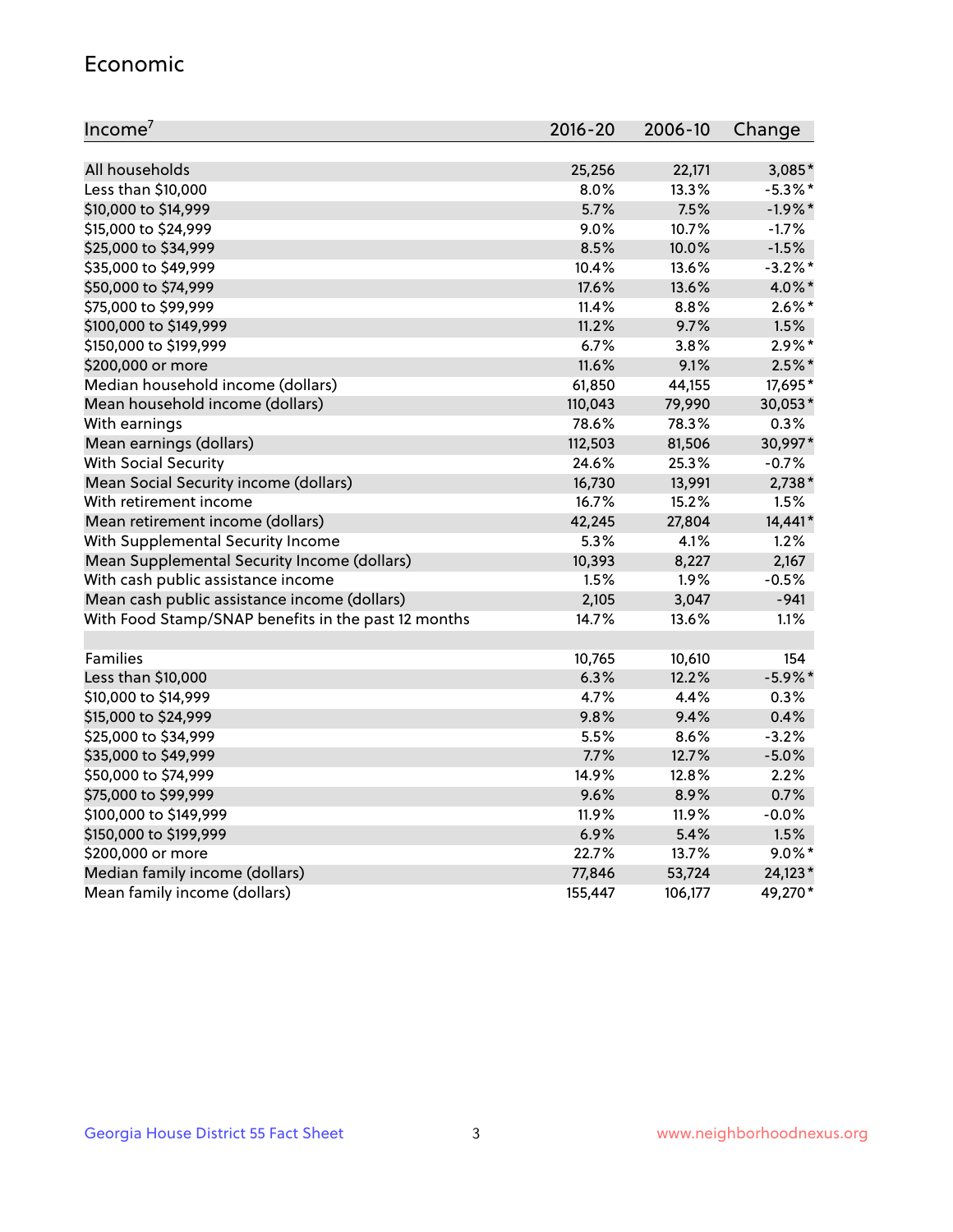## Economic, continued...

| Income, continued <sup>8</sup>                                        | $2016 - 20$ | 2006-10 | Change     |
|-----------------------------------------------------------------------|-------------|---------|------------|
|                                                                       |             |         |            |
| Nonfamily households                                                  | 14,492      | 11,561  | 2,931*     |
| Median nonfamily income (dollars)                                     | 52,539      | 36,571  | 15,969*    |
| Mean nonfamily income (dollars)                                       | 75,663      | 55,331  | 20,332*    |
| Median earnings for workers (dollars)                                 | 43,759      | 32,090  | $11,668*$  |
| Median earnings for male full-time, year-round workers<br>(dollars)   | 67,157      | 56,344  | 10,812*    |
| Median earnings for female full-time, year-round workers<br>(dollars) | 51,231      | 41,224  | 10,007*    |
| Per capita income (dollars)                                           | 52,636      | 34,617  | 18,018*    |
| Families and People Below Poverty Level <sup>9</sup>                  | 2016-20     | 2006-10 |            |
|                                                                       |             |         | Change     |
| <b>All families</b>                                                   | 15.1%       | 18.3%   | $-3.2%$    |
| With related children under 18 years                                  | 22.0%       | 28.5%   | $-6.5%$    |
| With related children under 5 years only                              | 19.2%       | 23.7%   | $-4.5%$    |
| Married couple families                                               | 6.5%        | 5.0%    | 1.5%       |
| With related children under 18 years                                  | 3.2%        | 5.6%    | $-2.4%$    |
| With related children under 5 years only                              | 0.4%        | 7.8%    | $-7.3%$    |
| Families with female householder, no husband present                  | 29.9%       | 39.9%   | $-9.9%$    |
| With related children under 18 years                                  | 40.7%       | 50.7%   | $-9.9%$    |
| With related children under 5 years only                              | 54.7%       | 51.9%   | 2.8%       |
|                                                                       |             |         |            |
| All people                                                            | 17.1%       | 23.1%   | $-6.0%$    |
| Under 18 years                                                        | 27.5%       | 32.7%   | $-5.1%$    |
| Related children under 18 years                                       | 27.5%       | 32.4%   | $-4.9%$    |
| Related children under 5 years                                        | 25.9%       | 31.1%   | $-5.2%$    |
| Related children 5 to 17 years                                        | 28.1%       | 33.1%   | $-5.0%$    |
| 18 years and over                                                     | 15.0%       | 20.5%   | $-5.5%$ *  |
| 18 to 64 years                                                        | 15.2%       | 21.6%   | $-6.4\%$ * |
| 65 years and over                                                     | 13.8%       | 14.6%   | $-0.8%$    |
| People in families                                                    | 16.1%       | 20.5%   | $-4.4%$    |
| Unrelated individuals 15 years and over                               | 18.8%       | 28.2%   | $-9.4%$    |
|                                                                       |             |         |            |
| Non-Hispanic white people                                             | 4.7%        | 7.2%    | $-2.5%$    |
| Black or African-American people                                      | 25.0%       | 31.7%   | $-6.7%$    |
| Asian people                                                          | 12.8%       | 16.2%   | $-3.3%$    |
| Hispanic or Latino people                                             | 21.4%       | 21.8%   | $-0.4%$    |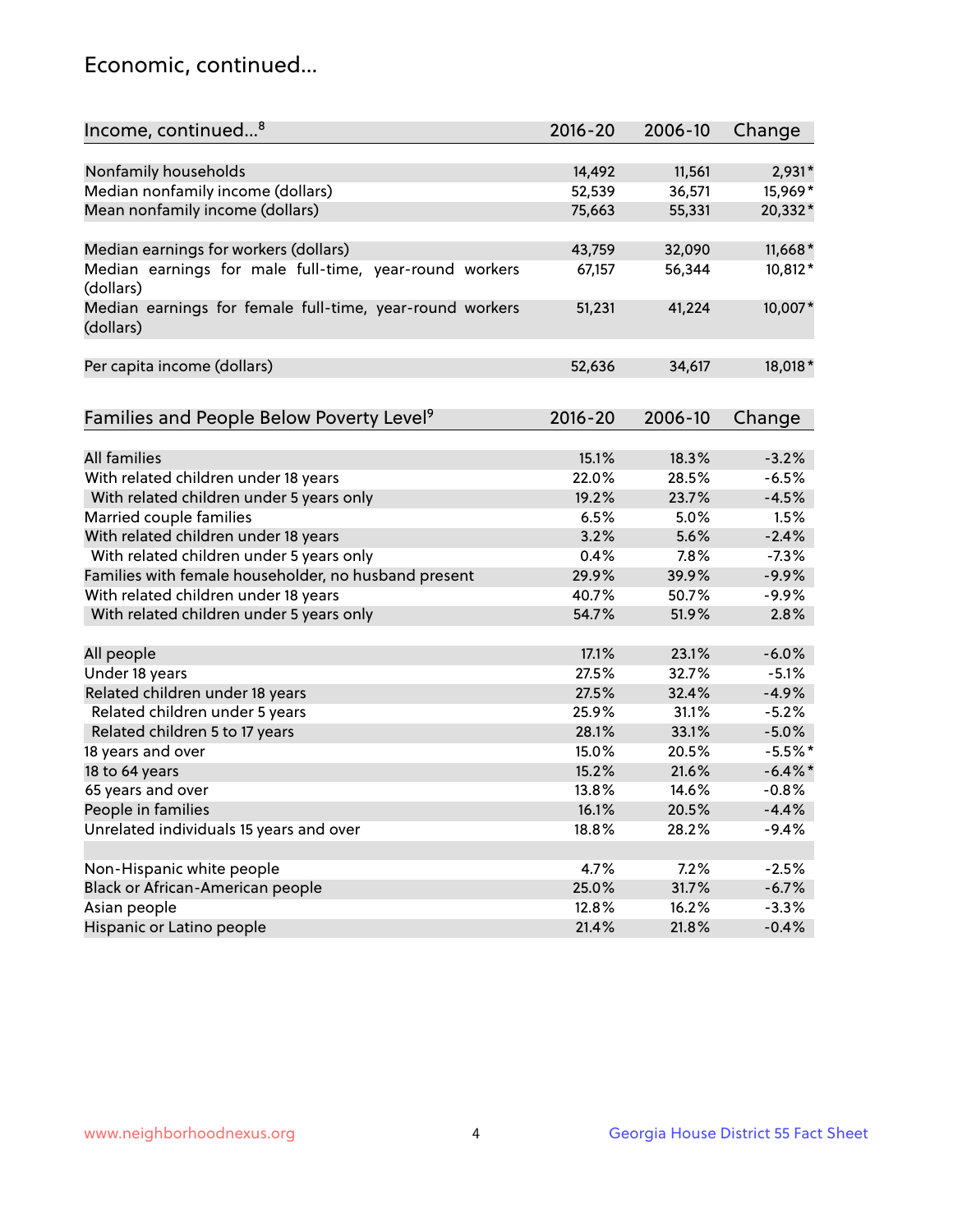## Employment

| Employment Status <sup>10</sup>                               | $2016 - 20$ | 2006-10 | Change     |
|---------------------------------------------------------------|-------------|---------|------------|
|                                                               |             |         |            |
| Population 16 years and over<br>In labor force                | 47,673      | 43,630  | $4,043*$   |
| Civilian labor force                                          | 64.0%       | 59.4%   | 4.6%*      |
|                                                               | 64.0%       | 59.1%   | 4.9%*      |
| Employed                                                      | 60.2%       | 52.3%   | $7.9\%$ *  |
| Unemployed                                                    | 3.8%        | 6.8%    | $-3.0%$    |
| <b>Armed Forces</b>                                           | 0.0%        | 0.3%    | $-0.3%$    |
| Not in labor force                                            | 36.0%       | 40.6%   | $-4.6\%$ * |
| Civilian labor force                                          | 30,493      | 25,778  | $4,715*$   |
| <b>Unemployment Rate</b>                                      | 5.9%        | 11.5%   | $-5.5%$    |
|                                                               |             |         |            |
| Females 16 years and over                                     | 24,928      | 21,725  | $3,202*$   |
| In labor force                                                | 65.5%       | 58.1%   | $7.4\%$ *  |
| Civilian labor force                                          | 65.5%       | 58.0%   | $7.5%$ *   |
| Employed                                                      | 60.8%       | 51.4%   | $9.4\%$ *  |
| Own children of the householder under 6 years                 | 3,295       | 4,046   | $-752*$    |
|                                                               | 73.6%       | 68.7%   | 4.9%       |
| All parents in family in labor force                          |             |         |            |
| Own children of the householder 6 to 17 years                 | 5,553       | 5,992   | $-439$     |
| All parents in family in labor force                          | 75.5%       | 73.2%   | 2.3%       |
|                                                               |             |         |            |
| Industry <sup>11</sup>                                        | $2016 - 20$ | 2006-10 | Change     |
|                                                               |             |         |            |
| Civilian employed population 16 years and over                | 28,682      | 22,819  | 5,862*     |
| Agriculture, forestry, fishing and hunting, and mining        | 0.2%        | 0.2%    | 0.0%       |
| Construction                                                  | 3.1%        | 5.3%    | $-2.1%$    |
| Manufacturing                                                 | 6.0%        | 4.1%    | $2.0\%$ *  |
| Wholesale trade                                               | 3.0%        | 3.3%    | $-0.3%$    |
| Retail trade                                                  | 9.6%        | 10.7%   | $-1.1%$    |
| Transportation and warehousing, and utilities                 | 5.7%        | 6.9%    | $-1.2%$    |
| Information                                                   | 3.7%        | 3.9%    | $-0.2%$    |
| Finance and insurance, and real estate and rental and leasing | 10.7%       | 10.1%   | 0.6%       |
| Professional, scientific, and management, and administrative  | 22.6%       | 17.8%   | 4.7%*      |
| and waste management services                                 |             |         |            |
| Educational services, and health care and social assistance   | 18.1%       | 19.5%   | $-1.4%$    |
| Arts, entertainment, and recreation, and accommodation and    | 9.0%        | 9.7%    | $-0.7%$    |
| food services                                                 |             |         |            |
| Other services, except public administration                  | 4.2%        | 4.5%    | $-0.3%$    |
| Public administration                                         | 4.1%        | 4.1%    | $-0.0%$    |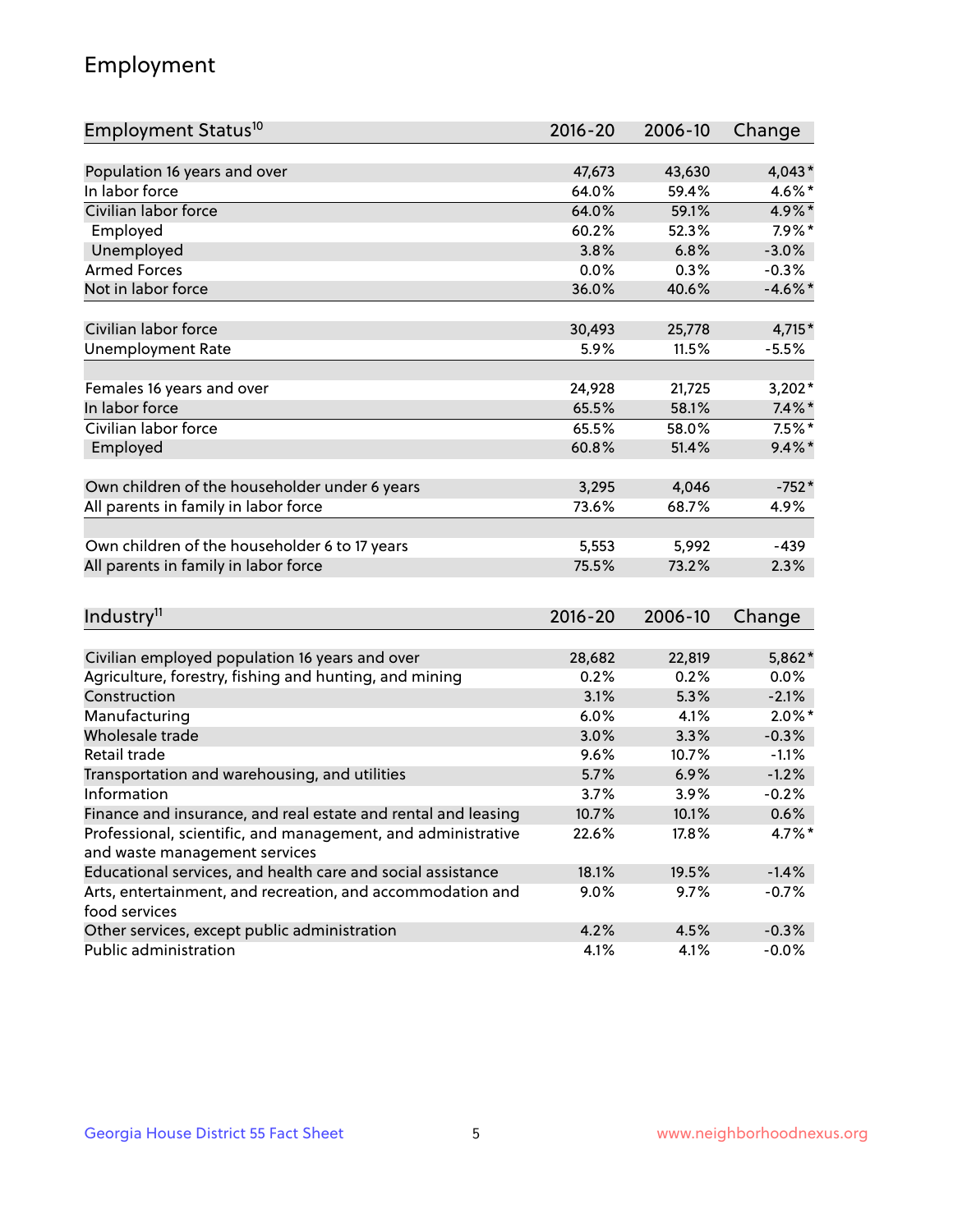## Employment, continued...

| Occupation <sup>12</sup>                                                    | $2016 - 20$ | 2006-10 | Change  |
|-----------------------------------------------------------------------------|-------------|---------|---------|
| Civilian employed population 16 years and over                              | 28,682      | 22,819  | 5,862*  |
| Management, business, science, and arts occupations                         | 53.0%       | 48.3%   | 4.6%    |
| Service occupations                                                         | 11.8%       | 13.4%   | $-1.6%$ |
| Sales and office occupations                                                | 23.4%       | 24.5%   | $-1.1%$ |
|                                                                             |             |         |         |
| Natural<br>and<br>resources,<br>construction,<br>maintenance<br>occupations | 2.8%        | 5.7%    | $-2.9%$ |
| Production, transportation, and material moving occupations                 | 9.1%        | 8.1%    | 1.0%    |
| Class of Worker <sup>13</sup>                                               | 2016-20     | 2006-10 | Change  |
|                                                                             |             |         |         |
| Civilian employed population 16 years and over                              | 28,682      | 22,819  | 5,862*  |
| Private wage and salary workers                                             | 84.6%       | 82.4%   | 2.2%    |
| Government workers                                                          | 10.4%       | 12.7%   | $-2.3%$ |
| Self-employed in own not incorporated business workers                      | 4.8%        | 4.8%    | 0.0%    |
| Unpaid family workers                                                       | 0.2%        | 0.1%    | 0.1%    |
| Job Flows <sup>14</sup>                                                     | 2019        | 2010    | Change  |
|                                                                             |             |         |         |
| Total Jobs in district                                                      | 35,595      | 30,698  | 4,897   |
| Held by residents of district                                               | 3.6%        | 3.9%    | $-0.3%$ |
| Held by non-residents of district                                           | 96.4%       | 96.1%   | 0.3%    |
| Jobs by Industry Sector <sup>15</sup>                                       | 2019        | 2010    | Change  |
|                                                                             |             |         |         |
| Total Jobs in district                                                      | 35,595      | 30,698  | 4,897   |
| Goods Producing sectors                                                     | 6.5%        | 9.5%    | $-3.0%$ |
| Trade, Transportation, and Utilities sectors                                | 15.1%       | 18.1%   | $-3.0%$ |
| All Other Services sectors                                                  | 78.4%       | 72.4%   | 6.0%    |
|                                                                             |             |         |         |
| Total Jobs in district held by district residents                           | 1,270       | 1,182   | 88      |
| <b>Goods Producing sectors</b>                                              | 7.0%        | 9.3%    | $-2.3%$ |
| Trade, Transportation, and Utilities sectors                                | 14.1%       | 14.6%   | $-0.5%$ |
| All Other Services sectors                                                  | 78.9%       | 76.1%   | 2.8%    |
|                                                                             |             |         |         |
| Jobs by Earnings <sup>16</sup>                                              | 2019        | 2010    | Change  |
|                                                                             |             |         |         |
| Total Jobs in district                                                      | 35,595      | 30,698  | 4,897   |
| Jobs with earnings \$1250/month or less                                     | 18.0%       | 20.2%   | $-2.2%$ |
| Jobs with earnings \$1251/month to \$3333/month                             | 33.1%       | 38.8%   | $-5.6%$ |
| Jobs with earnings greater than \$3333/month                                | 48.9%       | 41.0%   | 7.8%    |
| Total Jobs in district held by district residents                           | 1,270       | 1,182   | 88      |
| Jobs with earnings \$1250/month or less                                     | 22.0%       | 23.5%   | $-1.6%$ |
|                                                                             |             |         | $-9.6%$ |
| Jobs with earnings \$1251/month to \$3333/month                             | 30.3%       | 39.9%   |         |
| Jobs with earnings greater than \$3333/month                                | 47.7%       | 36.5%   | 11.2%   |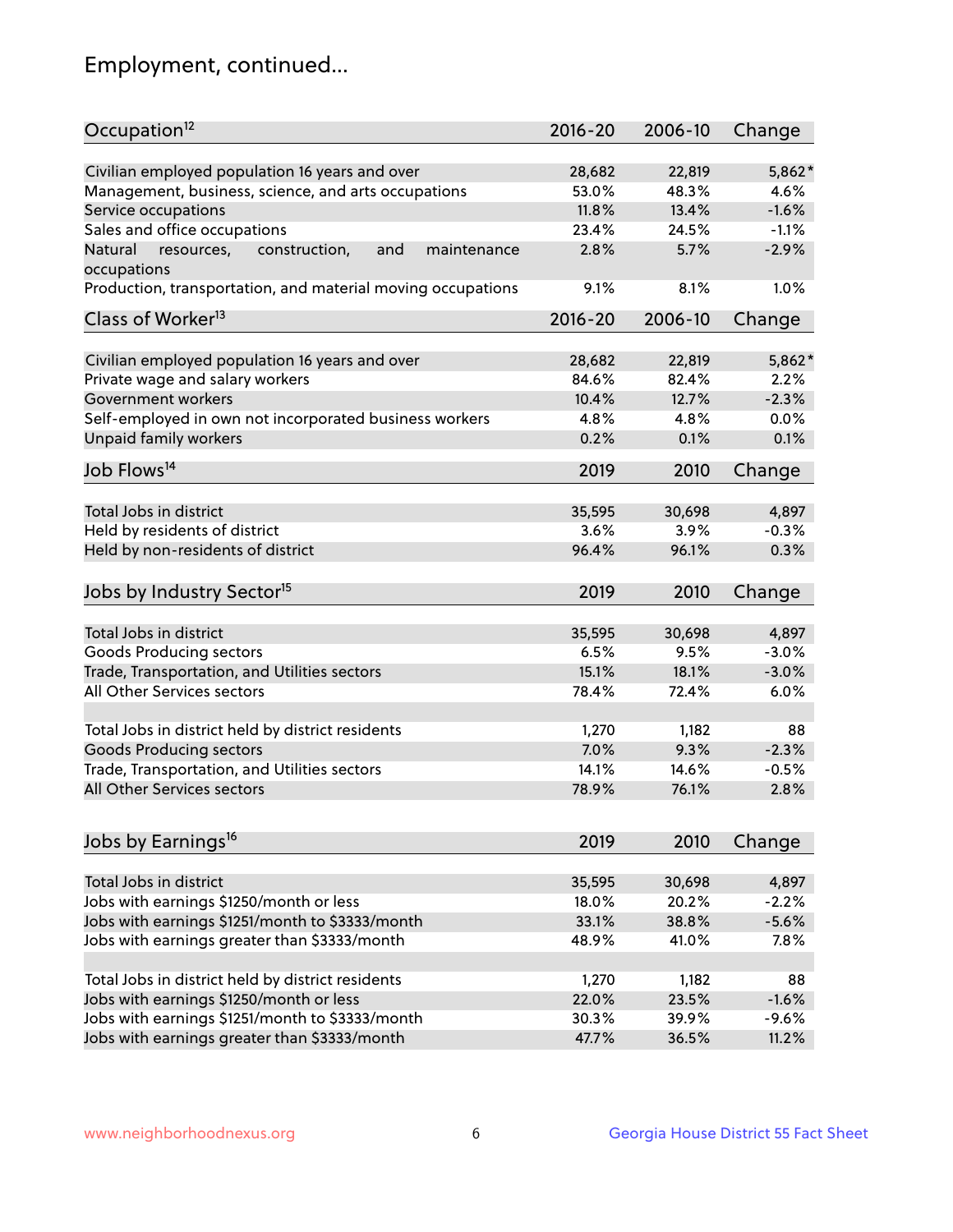## Employment, continued...

| 2019   | 2010   | Change  |
|--------|--------|---------|
|        |        |         |
| 35,595 | 30,698 | 4,897   |
| 22.2%  | 20.0%  | 2.2%    |
| 57.3%  | 62.7%  | $-5.3%$ |
| 20.4%  | 17.3%  | 3.1%    |
|        |        |         |
| 1.270  | 1.182  | 88      |
| 24.4%  | 20.1%  | 4.3%    |
| 52.8%  | 60.7%  | $-7.9%$ |
| 22.8%  | 19.1%  | 3.6%    |
|        |        |         |

#### Education

| School Enrollment <sup>18</sup>                | $2016 - 20$ | 2006-10 | Change    |
|------------------------------------------------|-------------|---------|-----------|
|                                                |             |         |           |
| Population 3 years and over enrolled in school | 10,725      | 11,957  | $-1,231$  |
| Nursery school, preschool                      | 5.2%        | $9.0\%$ | $-3.7%$ * |
| Kindergarten                                   | 5.3%        | 5.3%    | $-0.0%$   |
| Elementary school (grades 1-8)                 | 36.3%       | 37.0%   | $-0.7%$   |
| High school (grades 9-12)                      | 20.3%       | 16.5%   | 3.8%      |
| College or graduate school                     | 32.9%       | 32.3%   | 0.7%      |
| Educational Attainment <sup>19</sup>           | $2016 - 20$ | 2006-10 | Change    |
|                                                |             |         |           |
| Population 25 years and over                   | 41,473      | 36,301  | $5,172*$  |
| Less than 9th grade                            | 2.0%        | 4.8%    | $-2.8%$   |
| 9th to 12th grade, no diploma                  | 7.7%        | 11.0%   | $-3.3%$   |
| High school graduate (includes equivalency)    | 21.7%       | 22.8%   | $-1.1%$   |
| Some college, no degree                        | 15.4%       | 16.1%   | $-0.6%$   |
| Associate's degree                             | 3.6%        | 3.2%    | 0.4%      |
| Bachelor's degree                              | 28.9%       | 24.7%   | $4.2\%$ * |
| Graduate or professional degree                | 20.6%       | 17.4%   | $3.3\%$ * |
|                                                |             |         |           |
| Percent high school graduate or higher         | 90.3%       | 84.2%   | 6.1%      |
| Percent bachelor's degree or higher            | 49.5%       | 42.1%   | $7.5\%$ * |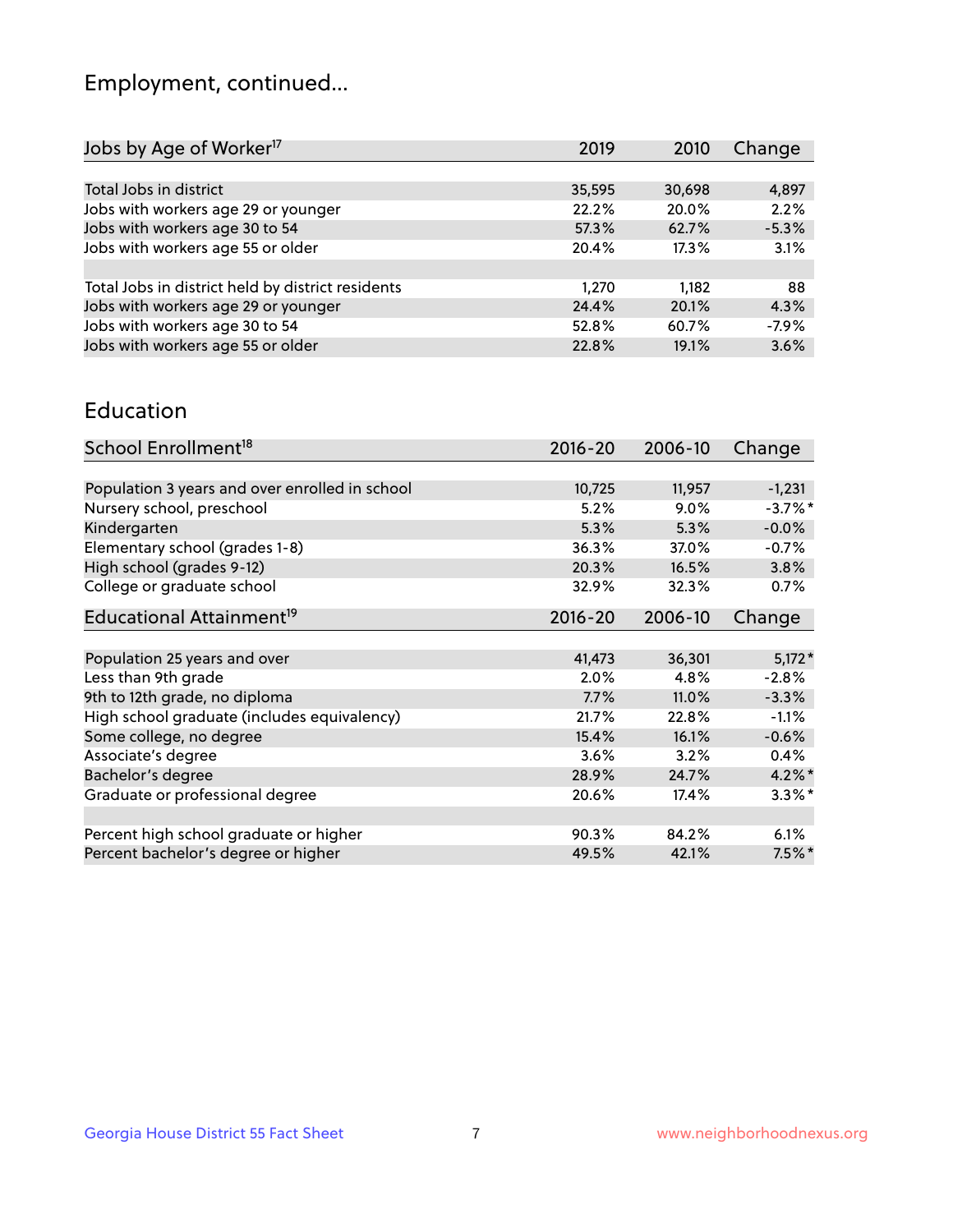## Housing

| Households by Type <sup>20</sup>                     | 2016-20         | 2006-10         | Change     |
|------------------------------------------------------|-----------------|-----------------|------------|
| <b>Total households</b>                              |                 |                 |            |
|                                                      | 25,256<br>42.6% | 22,171<br>47.9% | 3,085*     |
| Family households (families)                         | 16.5%           | 20.4%           | $-5.2%$ *  |
| With own children under 18 years                     |                 |                 | $-4.0\%$ * |
| Married-couple family                                | 23.9%           | 26.6%           | $-2.7%$ *  |
| With own children of the householder under 18 years  | 8.2%            | 10.1%           | $-1.9%$ *  |
| Male householder, no wife present, family            | 4.1%            | 3.4%            | 0.7%       |
| With own children of the householder under 18 years  | 0.9%            | 0.9%            | $-0.0\%$   |
| Female householder, no husband present, family       | 14.6%           | 17.8%           | $-3.2%$ *  |
| With own children of the householder under 18 years  | 7.4%            | 9.4%            | $-2.1\%$ * |
| Nonfamily households                                 | 57.4%           | 52.1%           | $5.2\%$ *  |
| Householder living alone                             | 45.8%           | 43.7%           | 2.1%       |
| 65 years and over                                    | 12.3%           | 10.4%           | $1.9\%$ *  |
| Households with one or more people under 18 years    | 18.3%           | 24.4%           | $-6.1\%$ * |
| Households with one or more people 65 years and over | 24.8%           | 22.4%           | $2.4\%$ *  |
|                                                      |                 |                 |            |
| Average household size                               | 2.09            | 2.21            | $-0.12*$   |
| Average family size                                  | 3.11            | 3.17            | $-0.06$    |
| Housing Occupancy <sup>21</sup>                      | 2016-20         | 2006-10         | Change     |
| Total housing units                                  | 29,492          | 27,936          | $1,557*$   |
| Occupied housing units                               | 85.6%           | 79.4%           | $6.3\%$ *  |
| Vacant housing units                                 | 14.4%           | 20.6%           | $-6.3\%$ * |
|                                                      | 1.2             | 7.1             | $-5.9*$    |
| Homeowner vacancy rate                               |                 |                 |            |
| Rental vacancy rate                                  | 6.9             | 14.6            | $-7.8*$    |
| Units in Structure <sup>22</sup>                     | 2016-20         | 2006-10         | Change     |
| Total housing units                                  | 29,492          | 27,936          | $1,557*$   |
| 1-unit, detached                                     | 39.8%           | 40.8%           | $-1.0%$    |
| 1-unit, attached                                     | 5.7%            | 6.1%            | $-0.4%$    |
| 2 units                                              | 1.2%            | 2.6%            | $-1.4%$ *  |
| 3 or 4 units                                         | 3.7%            | 3.9%            | $-0.2%$    |
| 5 to 9 units                                         | 5.8%            | 10.5%           | $-4.7\%$ * |
| 10 to 19 units                                       | 9.4%            | 9.6%            | $-0.3\%$   |
| 20 or more units                                     | 33.6%           | 26.1%           | $7.5\%$ *  |
| Mobile home                                          | 0.4%            | 0.3%            | 0.1%       |
| Boat, RV, van, etc.                                  | 0.4%            | 0.1%            | 0.2%       |
|                                                      |                 |                 |            |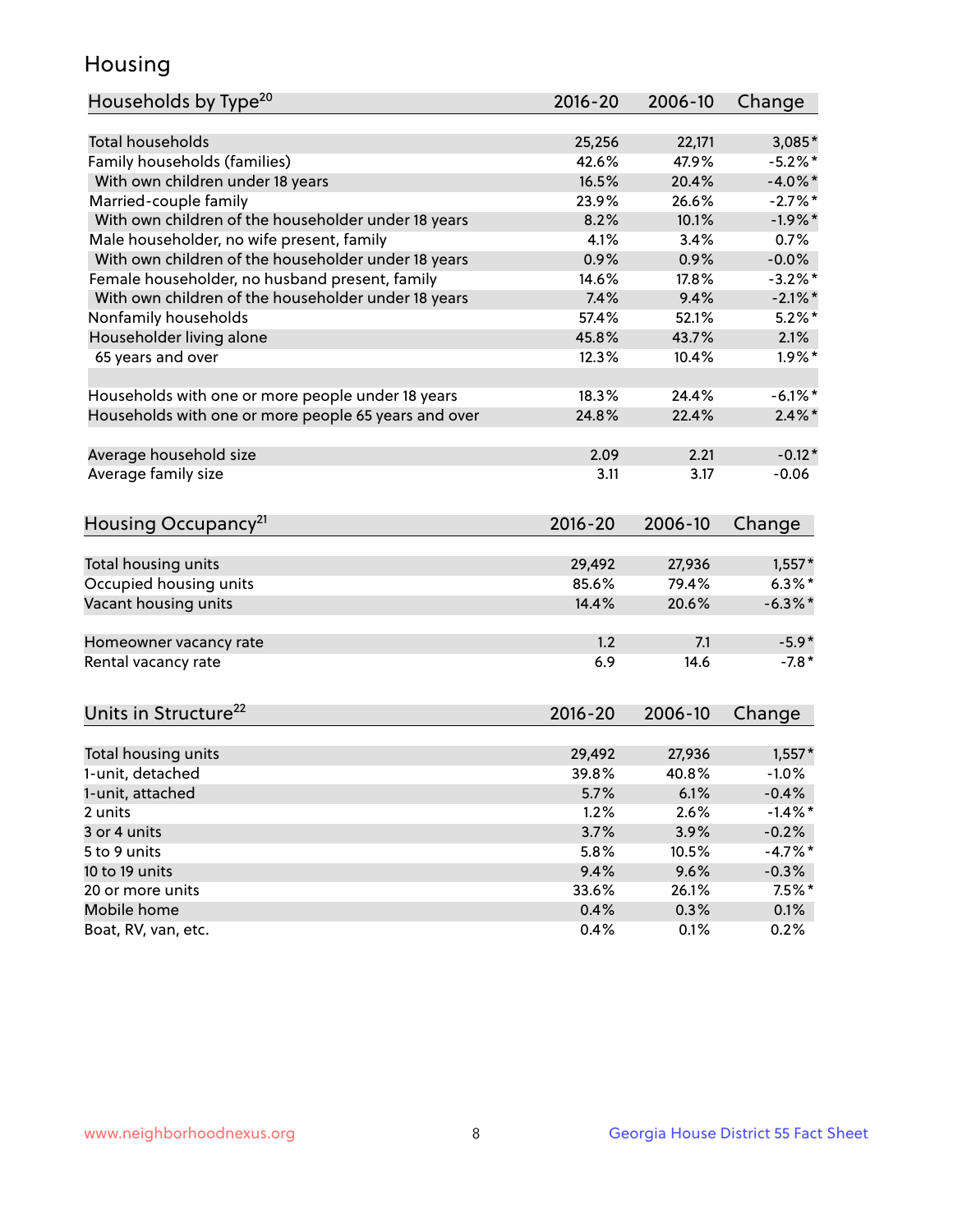## Housing, Continued...

| Year Structure Built <sup>23</sup>             | 2016-20     | 2006-10 | Change     |
|------------------------------------------------|-------------|---------|------------|
| Total housing units                            | 29,492      | 27,936  | $1,557*$   |
| Built 2014 or later                            | 8.5%        | (X)     | (X)        |
| Built 2010 to 2013                             | 3.5%        | (X)     | (X)        |
| Built 2000 to 2009                             | 17.5%       | 19.6%   | $-2.1%$    |
| Built 1990 to 1999                             | 11.1%       | 8.6%    | $2.5\%$ *  |
| Built 1980 to 1989                             | 8.1%        | 9.3%    | $-1.2%$    |
| Built 1970 to 1979                             | 10.3%       | 12.6%   | $-2.3\%$ * |
| Built 1960 to 1969                             | 15.3%       | 20.9%   | $-5.7%$ *  |
| Built 1950 to 1959                             | 12.9%       | 15.3%   | $-2.4\%$ * |
| Built 1940 to 1949                             | 6.1%        | 7.7%    | $-1.6%$    |
| Built 1939 or earlier                          | 6.7%        | 6.0%    | 0.7%       |
| Housing Tenure <sup>24</sup>                   | $2016 - 20$ | 2006-10 | Change     |
| Occupied housing units                         | 25,256      | 22,171  | 3,085*     |
| Owner-occupied                                 | 43.7%       | 47.3%   | $-3.7\%$ * |
| Renter-occupied                                | 56.3%       | 52.7%   | $3.7\%$ *  |
| Average household size of owner-occupied unit  | 2.15        | 2.28    | $-0.13*$   |
| Average household size of renter-occupied unit | 2.04        | 2.15    | $-0.10$    |
| Residence 1 Year Ago <sup>25</sup>             | $2016 - 20$ | 2006-10 | Change     |
| Population 1 year and over                     | 55,135      | 52,541  | 2,594      |
| Same house                                     | 79.0%       | 75.8%   | $3.2\%$ *  |
| Different house in the U.S.                    | 20.7%       | 23.9%   | $-3.2%$    |
| Same county                                    | 11.8%       | 15.0%   | $-3.1\%$ * |
| Different county                               | 8.8%        | 8.9%    | $-0.0%$    |
| Same state                                     | 5.2%        | 5.5%    | $-0.4%$    |
| Different state                                | 3.7%        | 3.4%    | 0.3%       |
| Abroad                                         | 0.3%        | 0.4%    | $-0.0%$    |
| Value of Housing Unit <sup>26</sup>            | $2016 - 20$ | 2006-10 | Change     |
| Owner-occupied units                           | 11,028      | 10,492  | 536        |
| Less than \$50,000                             | 4.6%        | 3.0%    | 1.6%       |
| \$50,000 to \$99,999                           | 7.8%        | 11.3%   | $-3.4%$    |
| \$100,000 to \$149,999                         | 13.6%       | 15.5%   | $-1.9%$    |
| \$150,000 to \$199,999                         | 13.5%       | 17.9%   | $-4.4\%$ * |
| \$200,000 to \$299,999                         | 13.0%       | 17.7%   | $-4.7%$    |
| \$300,000 to \$499,999                         | 18.9%       | 12.7%   | $6.2\% *$  |
| \$500,000 to \$999,999                         | 19.1%       | 15.2%   | 3.8%       |
| \$1,000,000 or more                            | 9.5%        | 6.8%    | 2.7%       |
| Median (dollars)                               | 277,079     | 212,583 | 64,495*    |
| Mortgage Status <sup>27</sup>                  | $2016 - 20$ | 2006-10 | Change     |
| Owner-occupied units                           | 11,028      | 10,492  | 536        |
| Housing units with a mortgage                  | 65.3%       | 69.6%   | $-4.3\%$ * |
| Housing units without a mortgage               | 34.7%       | 30.4%   | $4.3\%$ *  |
|                                                |             |         |            |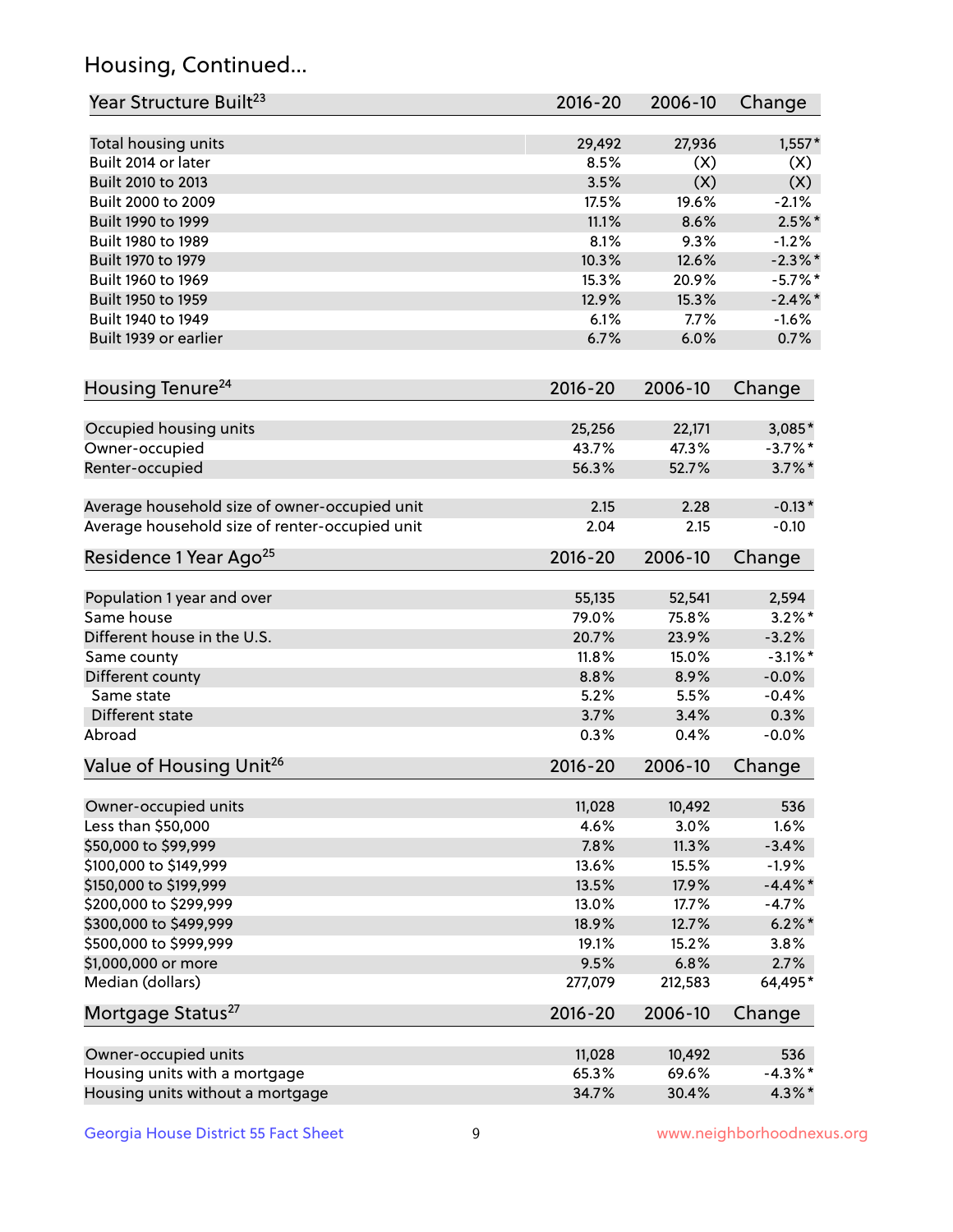## Housing, Continued...

| Selected Monthly Owner Costs <sup>28</sup>                                            | 2016-20     | 2006-10 | Change      |
|---------------------------------------------------------------------------------------|-------------|---------|-------------|
| Housing units with a mortgage                                                         | 7,199       | 7,302   | $-103$      |
| Less than \$300                                                                       | 0.6%        | 0.0%    | 0.6%        |
| \$300 to \$499                                                                        | 0.5%        | 0.9%    | $-0.4%$     |
| \$500 to \$999                                                                        | 11.8%       | 11.7%   | 0.0%        |
| \$1,000 to \$1,499                                                                    | 24.6%       | 21.0%   | 3.6%        |
| \$1,500 to \$1,999                                                                    | 18.2%       | 23.5%   | $-5.3%$     |
| \$2,000 to \$2,999                                                                    | 18.8%       | 23.1%   | $-4.3%$     |
| \$3,000 or more                                                                       | 25.6%       | 19.8%   | 5.7%        |
| Median (dollars)                                                                      | 1,845       | 1,848   | $-3$        |
|                                                                                       |             |         |             |
| Housing units without a mortgage                                                      | 3,829       | 3,191   | 638*        |
| Less than \$150                                                                       | 5.8%        | 2.1%    | 3.7%        |
| \$150 to \$249                                                                        | 7.1%        | 7.0%    | 0.1%        |
| \$250 to \$349                                                                        | 7.5%        | 13.9%   | $-6.4%$     |
| \$350 to \$499                                                                        | 24.8%       | 29.9%   | $-5.1%$     |
| \$500 to \$699                                                                        | 12.7%       | 18.7%   | $-6.0\%$    |
| \$700 or more                                                                         | 42.0%       | 28.4%   | 13.6%*      |
| Median (dollars)                                                                      | 576         | 486     | $90*$       |
| Selected Monthly Owner Costs as a Percentage of<br>Household Income <sup>29</sup>     | $2016 - 20$ | 2006-10 | Change      |
| Housing units with a mortgage (excluding units where<br>SMOCAPI cannot be computed)   | 7,112       | 7,248   | $-136$      |
| Less than 20.0 percent                                                                | 50.4%       | 29.5%   | 20.9%*      |
| 20.0 to 24.9 percent                                                                  | 12.5%       | 14.9%   | $-2.4%$     |
| 25.0 to 29.9 percent                                                                  | 13.8%       | 11.9%   | $1.9\%$     |
| 30.0 to 34.9 percent                                                                  | 6.2%        | 10.9%   | $-4.7\%$ *  |
| 35.0 percent or more                                                                  | 17.1%       | 32.9%   | $-15.7\%$ * |
| Not computed                                                                          | 87          | 53      | 33          |
| Housing unit without a mortgage (excluding units where<br>SMOCAPI cannot be computed) | 3,715       | 3,173   | 542         |
| Less than 10.0 percent                                                                | 40.6%       | 29.9%   | 10.7%       |
| 10.0 to 14.9 percent                                                                  | 24.4%       | 20.4%   | 4.1%        |
| 15.0 to 19.9 percent                                                                  | 9.5%        | 9.6%    | $-0.2%$     |
| 20.0 to 24.9 percent                                                                  | 5.0%        | 8.7%    | $-3.7%$     |
| 25.0 to 29.9 percent                                                                  | 5.0%        | 6.0%    | $-1.0%$     |
| 30.0 to 34.9 percent                                                                  | 2.8%        | 3.6%    | $-0.9%$     |
| 35.0 percent or more                                                                  | 12.7%       | 21.7%   | $-9.1%$     |
| Not computed                                                                          | 114         | 18      | 96          |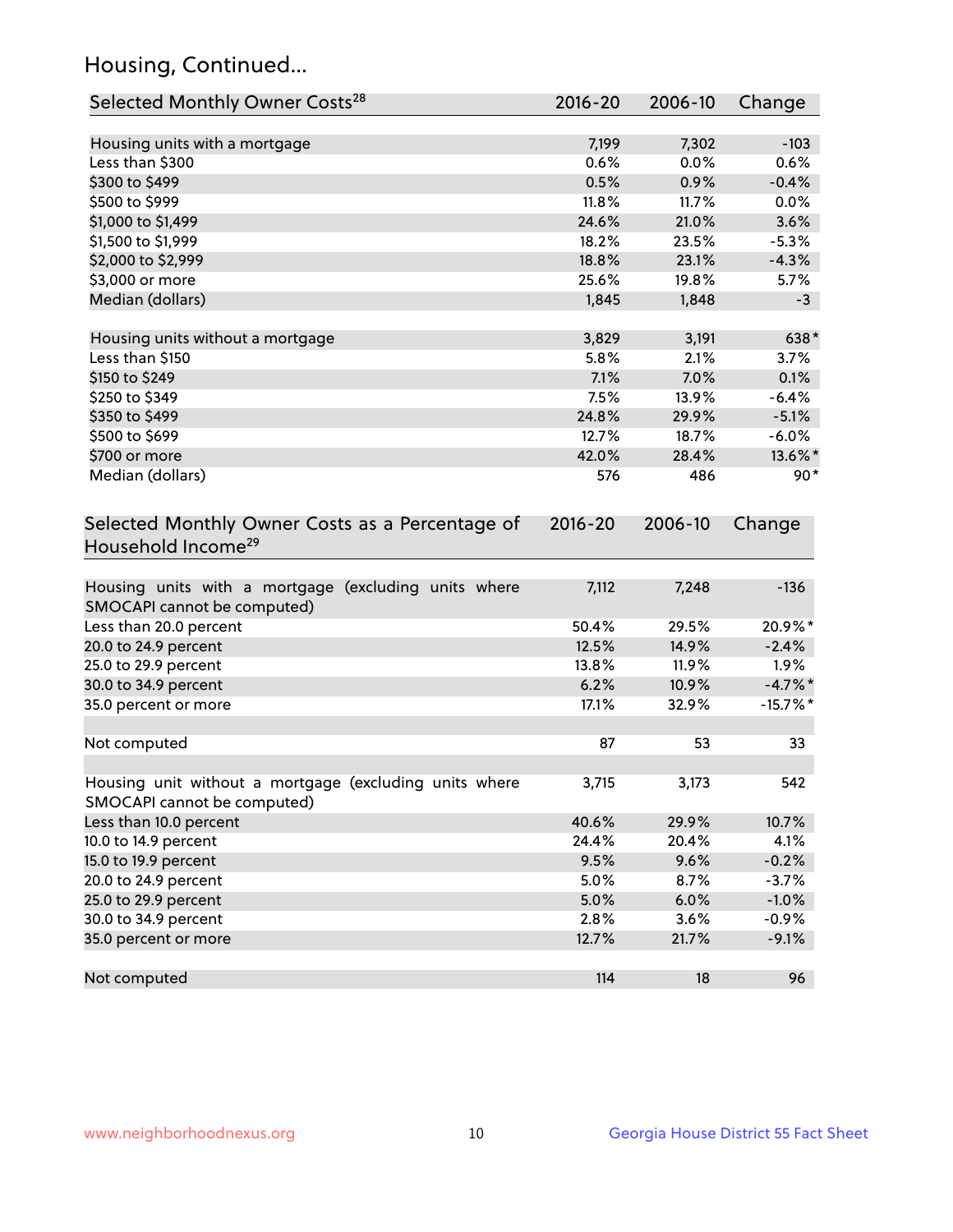## Housing, Continued...

| Gross Rent <sup>30</sup>   | 2016-20 | 2006-10 | Change    |
|----------------------------|---------|---------|-----------|
|                            |         |         |           |
| Occupied units paying rent | 13,868  | 11,176  | $2,692*$  |
| Less than \$200            | $1.4\%$ | 3.5%    | $-2.1%$   |
| \$200 to \$499             | 10.6%   | 13.2%   | $-2.6%$   |
| \$500 to \$749             | 9.1%    | 18.6%   | $-9.6%$ * |
| \$750 to \$999             | 17.7%   | 27.5%   | $-9.8%$ * |
| \$1,000 to \$1,499         | 32.8%   | 30.9%   | $1.9\%$   |
| \$1,500 to \$1,999         | 20.0%   | 5.3%    | 14.7%*    |
| \$2,000 or more            | 8.5%    | 1.0%    | $7.5%$ *  |
| Median (dollars)           | 1,171   | 990     | $180*$    |
|                            |         |         |           |
| No rent paid               | 360     | 503     | $-142$    |
|                            |         |         |           |

| Gross Rent as a Percentage of Household Income <sup>31</sup>                   | $2016 - 20$ | 2006-10 | Change    |
|--------------------------------------------------------------------------------|-------------|---------|-----------|
|                                                                                |             |         |           |
| Occupied units paying rent (excluding units where GRAPI<br>cannot be computed) | 13,546      | 10,918  | $2,628*$  |
| Less than 15.0 percent                                                         | 12.9%       | 13.3%   | $-0.5%$   |
| 15.0 to 19.9 percent                                                           | 11.6%       | 10.0%   | 1.6%      |
| 20.0 to 24.9 percent                                                           | 14.6%       | 12.3%   | 2.3%      |
| 25.0 to 29.9 percent                                                           | 16.1%       | 11.3%   | 4.8%*     |
| 30.0 to 34.9 percent                                                           | 10.6%       | 10.4%   | 0.3%      |
| 35.0 percent or more                                                           | 34.2%       | 42.7%   | $-8.5%$ * |
|                                                                                |             |         |           |
| Not computed                                                                   | 682         | 760     | $-78$     |

## Transportation

| Commuting to Work <sup>32</sup>           | 2016-20 | 2006-10 | Change     |
|-------------------------------------------|---------|---------|------------|
|                                           |         |         |            |
| Workers 16 years and over                 | 28,250  | 22,373  | $5,877*$   |
| Car, truck, or van - drove alone          | 70.4%   | 69.5%   | 0.9%       |
| Car, truck, or van - carpooled            | 6.1%    | 8.9%    | $-2.8\%$ * |
| Public transportation (excluding taxicab) | $7.0\%$ | 12.1%   | $-5.0\%$ * |
| Walked                                    | 2.2%    | 1.0%    | 1.2%       |
| Other means                               | 2.5%    | $1.6\%$ | 0.9%       |
| Worked at home                            | 11.7%   | 6.9%    | 4.8%*      |
|                                           |         |         |            |
| Mean travel time to work (minutes)        | 27.5    | 26.4    | 1.1        |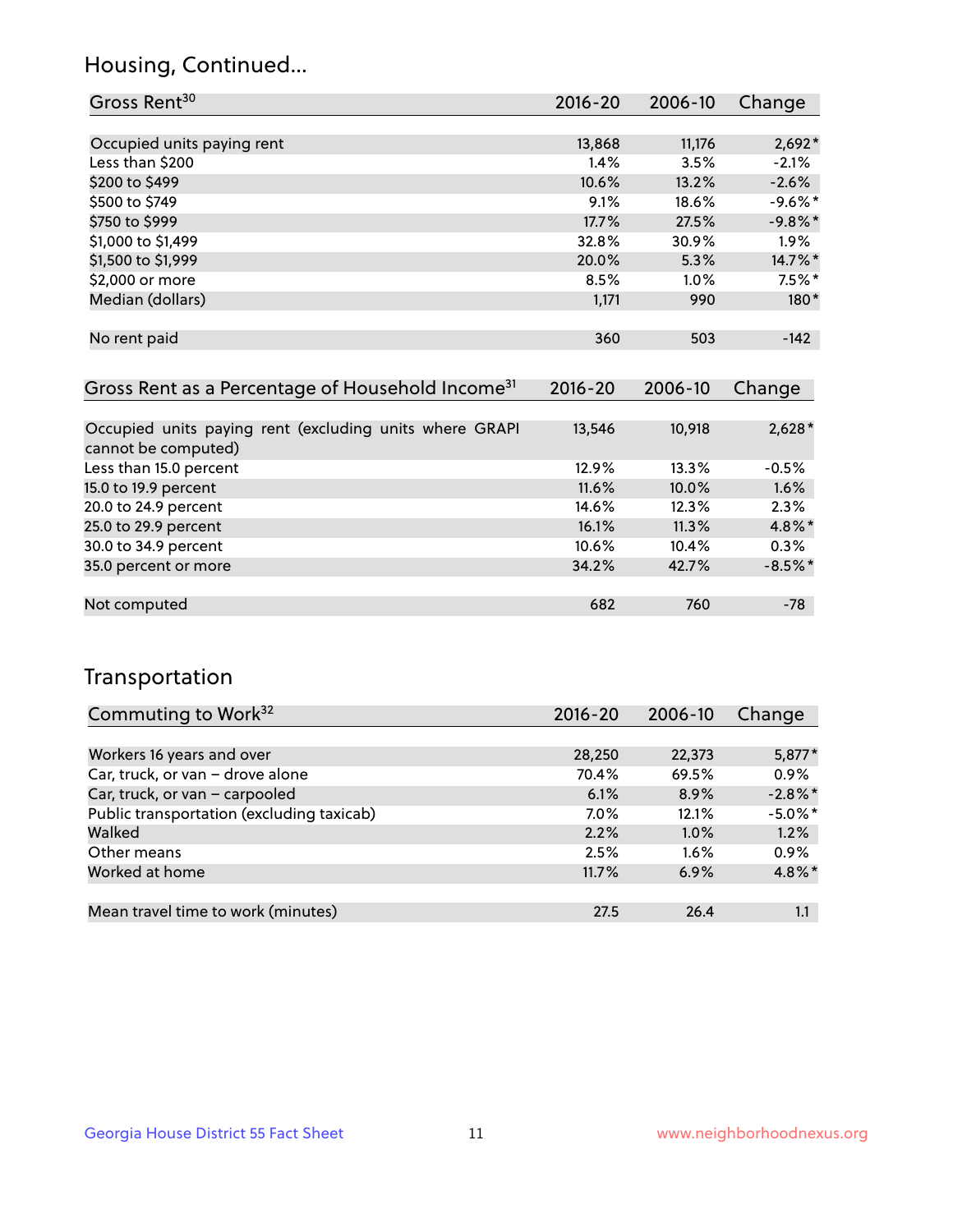## Transportation, Continued...

| Vehicles Available <sup>33</sup> | 2016-20 | 2006-10 | Change   |
|----------------------------------|---------|---------|----------|
|                                  |         |         |          |
| Occupied housing units           | 25,256  | 22,171  | $3,085*$ |
| No vehicles available            | 14.8%   | 16.6%   | $-1.9%$  |
| 1 vehicle available              | 47.8%   | 45.1%   | 2.7%     |
| 2 vehicles available             | 30.4%   | 28.4%   | 2.1%     |
| 3 or more vehicles available     | 7.0%    | 9.9%    | $-2.9%$  |

#### Health

| Health Insurance coverage <sup>34</sup>                 | 2016-20 |
|---------------------------------------------------------|---------|
|                                                         |         |
| Civilian Noninstitutionalized Population                | 53,045  |
| With health insurance coverage                          | 90.6%   |
| With private health insurance coverage                  | 70.8%   |
| With public health coverage                             | 30.7%   |
| No health insurance coverage                            | 9.4%    |
| Civilian Noninstitutionalized Population Under 19 years | 9,666   |
| No health insurance coverage                            | 3.8%    |
| Civilian Noninstitutionalized Population 19 to 64 years | 35,417  |
| In labor force:                                         | 28,877  |
| Employed:                                               | 27,210  |
| With health insurance coverage                          | 91.2%   |
| With private health insurance coverage                  | 88.1%   |
| With public coverage                                    | 4.4%    |
| No health insurance coverage                            | 8.8%    |
| Unemployed:                                             | 1,668   |
| With health insurance coverage                          | 61.4%   |
| With private health insurance coverage                  | 30.9%   |
| With public coverage                                    | 32.6%   |
| No health insurance coverage                            | 38.6%   |
| Not in labor force:                                     | 6,540   |
| With health insurance coverage                          | 76.3%   |
| With private health insurance coverage                  | 40.2%   |
| With public coverage                                    | 42.5%   |
| No health insurance coverage                            | 23.7%   |